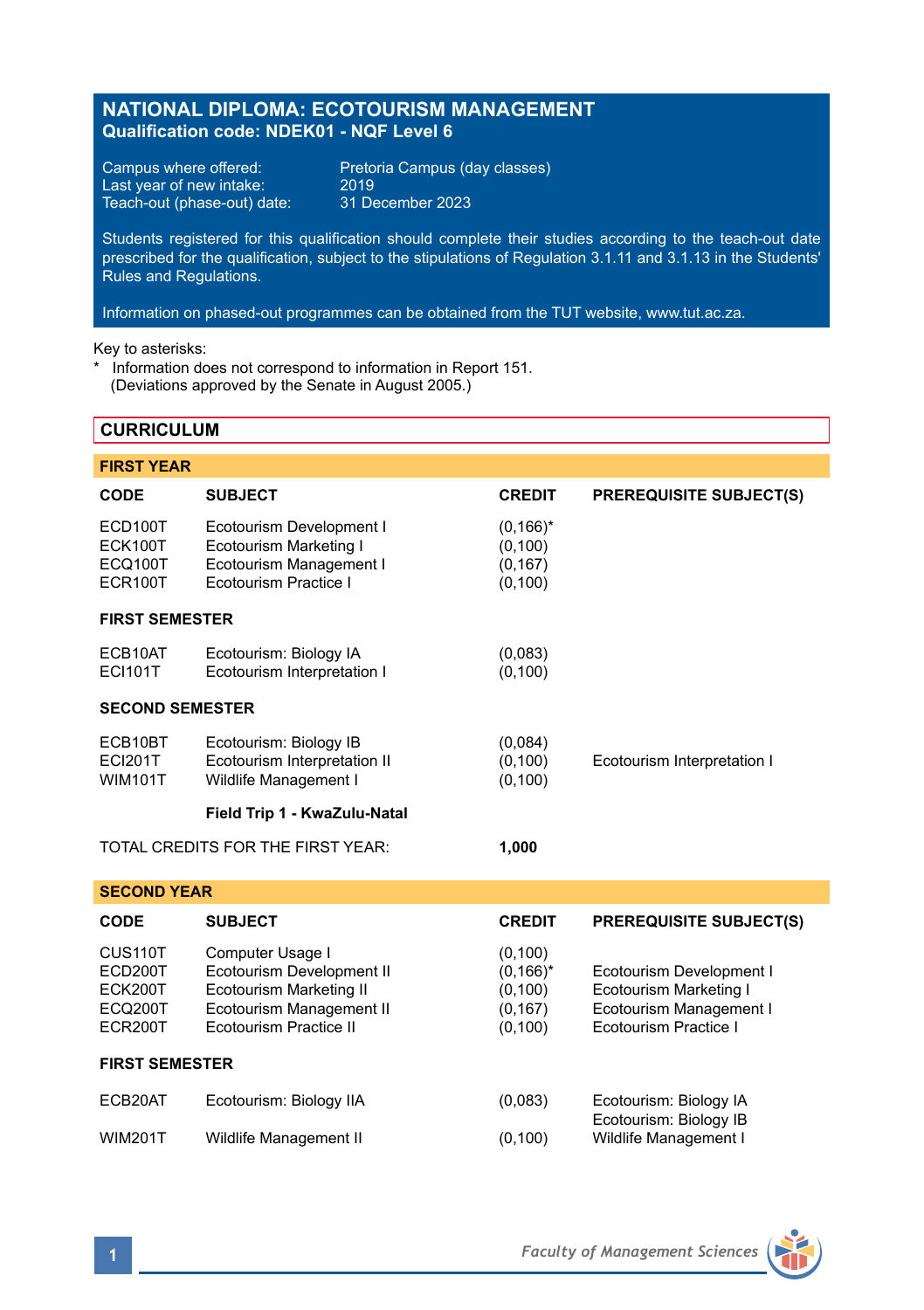### **Field Trip 2 - Lowveld**

### **SECOND SEMESTER**

| ECB20BT<br><b>ECI301T</b>          | Ecotourism: Biology IIB<br>Ecotourism Interpretation III | (0.084)<br>(0, 100) | Ecotourism: Biology IA<br>Ecotourism: Biology IB<br>Ecotourism Interpretation II |
|------------------------------------|----------------------------------------------------------|---------------------|----------------------------------------------------------------------------------|
|                                    | Field Trip 3 - Vredefort Dome                            |                     |                                                                                  |
| TOTAL CREDITS FOR THE SECOND YEAR: |                                                          | 1.000               |                                                                                  |

**THIRD YEAR CODE SUBJECT CREDIT PREREQUISITE SUBJECT(S)** ECD300T Ecotourism Development III (0,166)\* Ecotourism Development II Ecotourism Management III (0,167) Ecotourism Management II **FIRST SEMESTER** ECB301T Ecotourism: Biology III (0,167) Ecotourism: Biology IIA Ecotourism: Biology IIB EXP1ETM Work-Integrated Learning I (0,250) **SECOND SEMESTER** EXP2ETM Work-Integrated Learning II (0,250) Work-Integrated Learning I TOTAL CREDITS FOR THE THIRD YEAR: **1,000** TOTAL CREDITS FOR THE QUALIFICATION: **3,000**

# **SUBJECT INFORMATION (OVERVIEW OF SYLLABUS)**

The syllabus content is subject to change to accommodate industry changes. Please note that a more detailed syllabus is available at the Department or in the study guide that is applicable to a particular subject. At time of publication, the syllabus content was defined as follows:

## **C**

## **COMPUTER USAGE I (CUS110T) CONTINUOUS ASSESSMENT**

*(Subject custodian: End User Computing Unit)* Students have to acquire theoretical knowledge (computing fundamentals) and practical skills as end-users in operating systems and MS Office Suite applications (MS Word, MS Excel, MS Excel Intermediate, MS PowerPoint and MS Access Essentials), graphic design and dealing with the Internet, networks and how to search for information. Students will do online and computer-based tests. The modules are mapped with SAQA and IC3 Essential Skills for Digital Literacy (international certification). (Total tuition time: ± 70 hours)

## **E**

# **ECOTOURISM: BIOLOGY IA (ECB10AT) 1 X 3-HOUR PAPER**

## *(Subject custodian: Department of Nature Conservation)*

Plants: Five Kingdom Classification system. Organography of plants (roots, stems, leaves, flowers and fruits). Plant ecology. (Total tuition time: ± 75 hours)

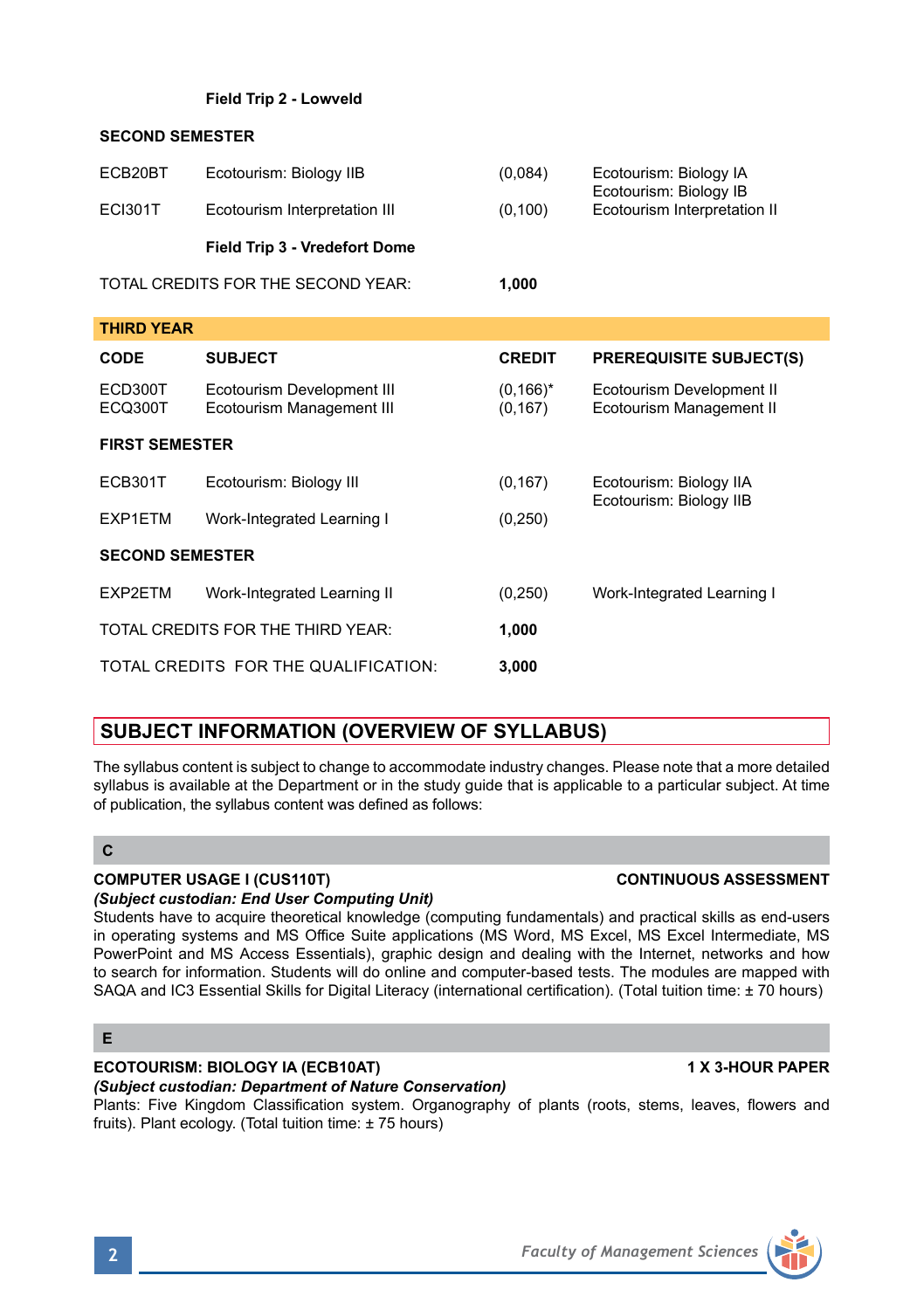# **ECOTOURISM: BIOLOGY IB (ECB10BT) 1 X 3-HOUR PAPER**

### *(Subject custodian: Department of Nature Conservation)*

Animals: vertebrates (identification, ecological roles, life-cycles). Ecology: trophic levels, food chains, energy flow, biogeochemical cycles. (Total tuition time: ± 75 hours)

### **ECOTOURISM: BIOLOGY IIA (ECB20AT) 1 X 3-HOUR PAPER**

*(Subject custodian: Department of Nature Conservation)*

An in-depth study of the biomes of Southern Africa. (Total tuition time: ± 75 hours)

## **ECOTOURISM: BIOLOGY IIB (ECB20BT) 1 X 3-HOUR PAPER**

*(Subject custodian: Department of Nature Conservation)* Animals: vertebrates (identification, ecological roles, life-cycles). Ecology: trophic levels, food chains, energy flow, biogeochemical cycles. (Total tuition time: ± 75 hours)

### **ECOTOURISM: BIOLOGY III (ECB301T) 1 X 3-HOUR PAPER**

*(Subject custodian: Department of Nature Conservation)*

Use of plants: medicinal, cultural, by animals, aesthetic purposes. Animals: speciation and zoogeography, basic genetics, basic ethology. Ecology: ecological habitats, estuaries, marine, terrestrial. (Total tuition time: ± 75 hours)

## **ECOTOURISM DEVELOPMENT I (ECD100T) 1 X 3-HOUR PAPER**

*(Subject custodian: Department of Tourism Management)*

Introduction to tourism: what is tourism, history of travel and tourism, tourism challenges and opportunities. Tourism motivations: segmenting the tourism market, specialised tourist segments. Distribution channels: one-, two- and three-level distribution channels. Transportation: surface transportation, air transportation, cruises. Accommodation: types of accommodation, classification and rating systems. Attractions and entertainment: heritage attractions, commercial attractions. Impact of tourism. Future tourism trends. (Total tuition time: ±75 hours)

## **ECOTOURISM DEVELOPMENT II (ECD200T) 1 X 3-HOUR PAPER**

*(Subject custodian: Department of Tourism Management)*

Tourism planning – the planning process and the impacts. Rural tourism: financing, development and marketing issues, holiday farm operators, key issues facing rural enterprises. Cultural tourism: definition of cultural tourism, cultural heritage, cultural resources, case studies. Environmental Impact Assessment (EIA). (Total tuition time: ± 75 hours)

### **ECOTOURISM DEVELOPMENT III (ECD300T) CONTINUOUS ASSESSMENT**

### *(Subject custodian: Department of Tourism Management)*

Sustainable tourism: global environmental issues, environmental significance of leisure tourism, sustainability and economic restructuring, sustainability tourism and indigenous people, sustainability in the accommodation sector. Tourism in protected areas. Global Positioning System (GPS). (Total tuition time: ± 75 hours)

### **ECOTOURISM INTERPRETATION I (ECI101T) 1 X 3-HOUR PAPER**

### *(Subject custodian: Department of Nature Conservation)*

Presentation skills: oral and written, verbal and non-verbal. Perceptions and attitudes. Credibility. Intercultural communication. Group dynamics. Interpersonal skills. Field interpretation. (Total tuition time: ± 75 hours)

# **ECOTOURISM INTERPRETATION II (ECI201T) 1 X 3-HOUR PAPER**

## *(Subject custodian: Department of Nature Conservation)*

Environmental Interpretation: general. Interpretation planning. Guided activities and techniques. Self-guided activities: exhibits, brochures, signage. Trail development and construction. Environmental education. (Total tuition time: ± 75 hours)

### **ECOTOURISM INTERPRETATION III (ECI301T) 1 X 3-HOUR PAPER**

## *(Subject custodian: Department of Nature Conservation)*

Human-nature interaction: Disconnectedness, reconnection with nature, ecotourism as a means to reconnect, factors affecting nature experiences, nature-based activities and their influence on nature experiences. (Total tuition time: ± 75 hours)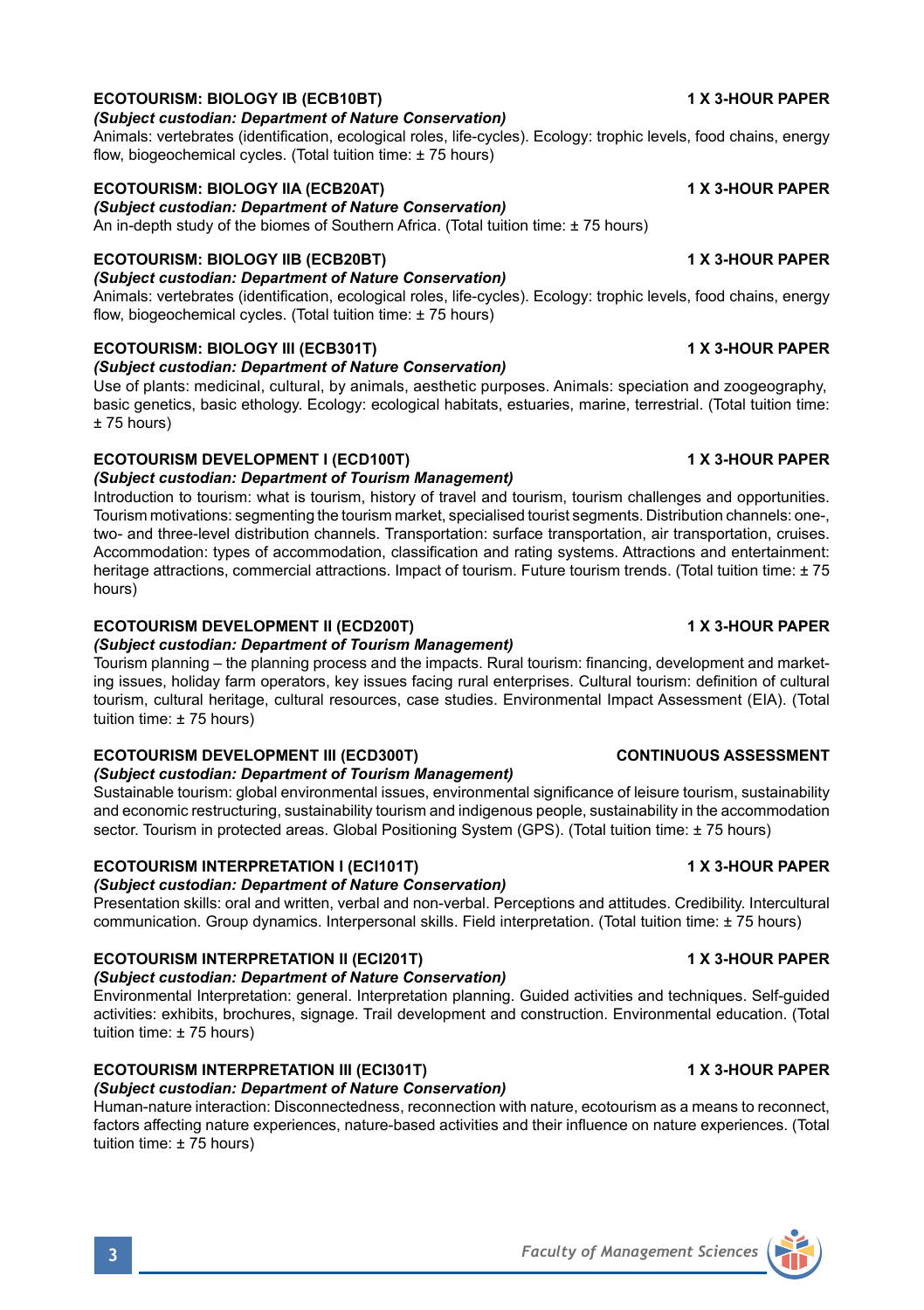# **ECOTOURISM MANAGEMENT I (ECQ100T) 1 X 3-HOUR PAPER**

## *(Subject custodian: Department of Tourism Management)*

An overview of management. Planning for a dynamic environment. Introduction to strategic decision-making. Concepts such as organising, leading, controlling and evaluating as applied within an ecotourism business environment. (Total tuition time: ± 75 hours)

# **ECOTOURISM MANAGEMENT II (ECQ200T) 2 X 3-HOUR PAPERS**

*(Subject custodian: Department of Tourism Management)*

Consists of three components applicable for the operations of an ecotourism venture: Human Resource Management, Financial Management and Economics for Ecotourism. (Total tuition time: ± 75 hours)

# **ECOTOURISM MANAGEMENT III (ECQ300T) CONTINUOUS ASSESSMENT**

*(Subject custodian: Department of Tourism Management)* The entrepreneur – characteristics and nature of entrepreneurship. Creativity, innovation and business opportunity. The business plan. Legal aspects and resource requirements. Financing entrepreneurial ventures. Franchises,

business buy-outs and starting one's own ecotourism business. E-commerce opportunities. Intrapreneurship. First aid Level I and II. (Total tuition time: ± 75 hours)

# **ECOTOURISM MARKETING I (ECK100T) 1 X 3-HOUR PAPER**

# *(Subject custodian: Department of Tourism Management)*

Introduction to ecotourism marketing. The ecotourism market, product, pricing, distribution, retailing and wholesaling. Marketing communications for ecotourism. Marketing planning for ecotourism. (Total tuition time: ± 75 hours)

# **ECOTOURISM MARKETING II (ECK200T) 1 X 3-HOUR PAPER**

# *(Subject custodian: Department of Tourism Management)*

What is Ecotourism Marketing? Planning: research and analyses, marketing strategy and planning. Implementing the marketing plan. Controlling and evaluating the marketing plan. (Total tuition time: ± 75 hours)

# **ECOTOURISM PRACTICE I (ECR100T) 2 X 3-HOUR PAPERS**

# *(Subject custodian: Department of Tourism Management)*

Global ecodestinations. Principles of ecotourism. Retail and wholesale travel. Tour operations: designing a tour, negotiating and booking a tour, costing and pricing a tour, client handling, preparation and dispatch, post-tour wrap-up. (Total tuition time: ± 75 hours)

# **ECOTOURISM PRACTICE II (ECR200T) 1 X 3-HOUR PAPER**

# *(Subject custodian: Department of Tourism Management)*

Event planning: Lodge management and front-office operations: Customer services, accredited industry courses: Opera. Tourplan. Summit. (Total tuition time: ± 75 hours)

# **F**

# **FIELD TRIP 1 - KWAZULU-NATAL**

# *(Subject custodian: Department of Nature Conservation)*

This field trip includes a visit to the coastal areas and/or midland reserves of KwaZulu-Natal. Students participate in and are exposed to management, research, community, guiding and interpretation activities. (Duration: eight days)

# **FIELD TRIP 2 - LOWVELD**

# *(Subject custodian: Department of Nature Conservation)*

Students are exposed to a variety of practical aspects regarding conservation management and environmental interpretation. The following tourism aspects are emphasised: the layout of rest camps/resorts, marketing and management of resorts and ecotourism facilities, waste management, environmental interpretation (including bush camps), hiking tours and community involvement. (Duration: eight days)

# **FIELD TRIP 3 - VREDEFORT DOME**

# *(Subject custodian: Department of Nature Conservation)*

During this field trip, the emphasis is especially on the activities of an ecotourism practitioner in provincial and privately owned conservation practices. Ecological management and daily activities, as well as field interpretation skills, are emphasised. The ecological impact of tourism is studied. The main emphasis of this field trip is on practical application and participation in various activities and medium-term projects. (Duration: eight days)